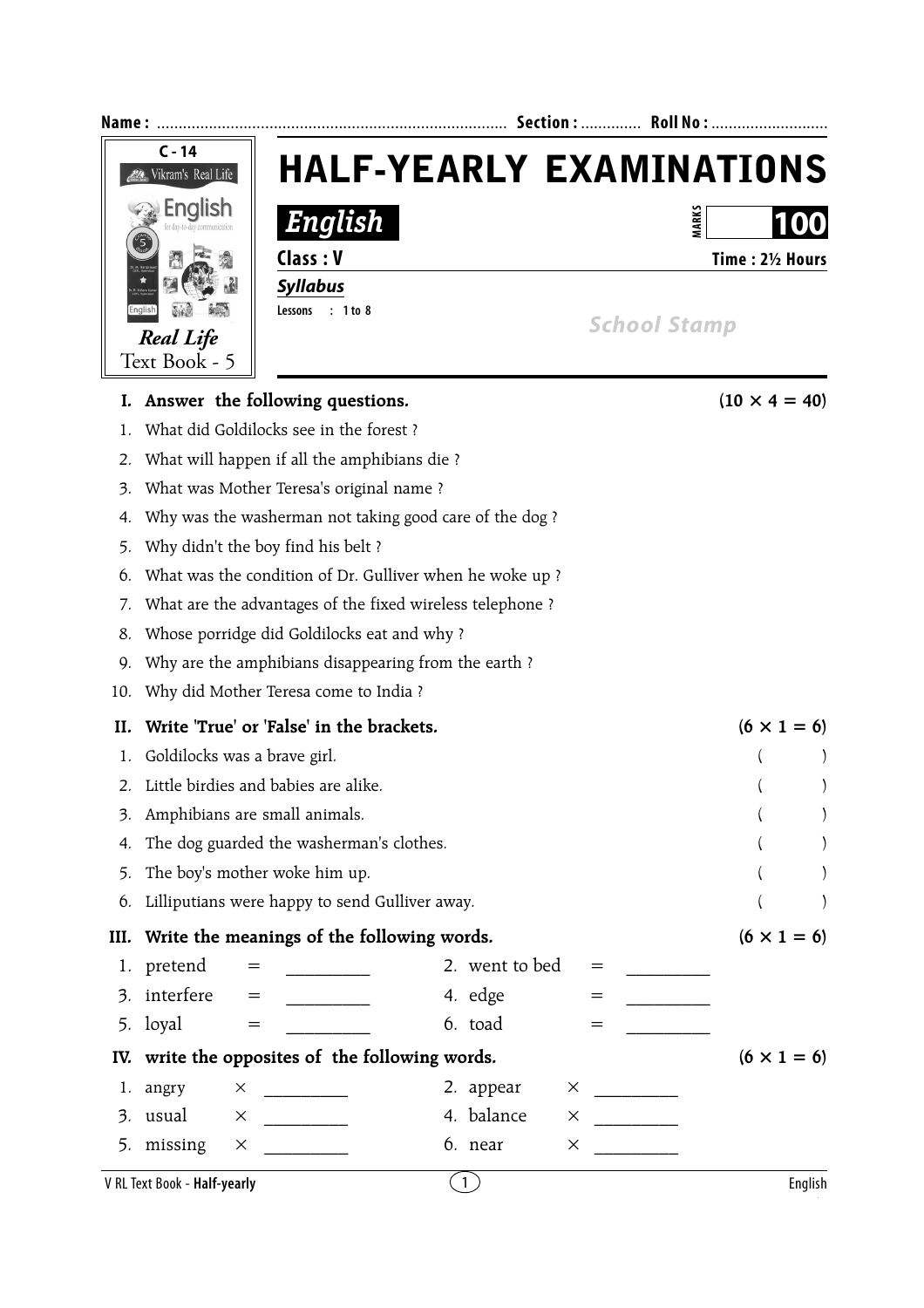|                | V. Write the part of speech of each underlined word in the following sentence.<br>Amphibians are small animals.                    | (2)                |  |  |  |
|----------------|------------------------------------------------------------------------------------------------------------------------------------|--------------------|--|--|--|
|                |                                                                                                                                    |                    |  |  |  |
|                | VI. Write capital letters, commas, question marks etc., wherever necessary.                                                        |                    |  |  |  |
|                | mother teresa was born on 27 August 1910 in albania                                                                                |                    |  |  |  |
| Ans.           |                                                                                                                                    |                    |  |  |  |
|                | VII. Fill in the missing letters in the following sentences.                                                                       | $(3 \times 1 = 3)$ |  |  |  |
|                | 1. Mother Teresa m $\underline{\qquad}$ = $\underline{\qquad}$ g $\underline{\qquad}$ d to establish many institutions.            |                    |  |  |  |
|                | 2. If the telephone is handled roughly, in $\rule{1em}{0.15mm}$ = $\rule{1em}{0.15mm}$ n $\rule{1em}{0.15mm}$ parts can be broken. |                    |  |  |  |
|                | 3. My favourite T.V. Pr $\_\_$ $\_\_$ a $\_\_$ e.                                                                                  |                    |  |  |  |
|                | VIII. Fill in the blanks with the words given below.<br>$(4 \times 1 = 4)$                                                         |                    |  |  |  |
|                | (a little, well, a few, good)                                                                                                      |                    |  |  |  |
|                | 1. George is from America. He speaks English _________.                                                                            |                    |  |  |  |
| 2.             | There is ___________ water in the pot. Pour it into the glass.                                                                     |                    |  |  |  |
| 3.             | We know him ___________. He is our neighbour.                                                                                      |                    |  |  |  |
|                | 4. We have _____________ time. We can finish this.                                                                                 |                    |  |  |  |
|                | IX. Write a paragraph on "Favourite T.V. programme".                                                                               |                    |  |  |  |
|                | <b>Hints</b> : Name of the programme $-$ channel on which it is shown $-$ time.                                                    |                    |  |  |  |
| Ans.           |                                                                                                                                    |                    |  |  |  |
|                |                                                                                                                                    |                    |  |  |  |
| Х.             | Write the following as given in example.                                                                                           | $(2 \times 1 = 2)$ |  |  |  |
|                | e.g. : She plays veena well.                                                                                                       |                    |  |  |  |
|                | She is a good veena player.                                                                                                        |                    |  |  |  |
|                | 1. She speaks fast.                                                                                                                |                    |  |  |  |
| Ans.           | <u> 1980 - Jan Barnett, martin filozof eta idazlea (</u>                                                                           |                    |  |  |  |
| 2 <sub>1</sub> | The do the work fast.                                                                                                              |                    |  |  |  |
| Ans.           |                                                                                                                                    |                    |  |  |  |
|                | $\left(2\right)$<br>V RL Text Book - Half-yearly                                                                                   | English            |  |  |  |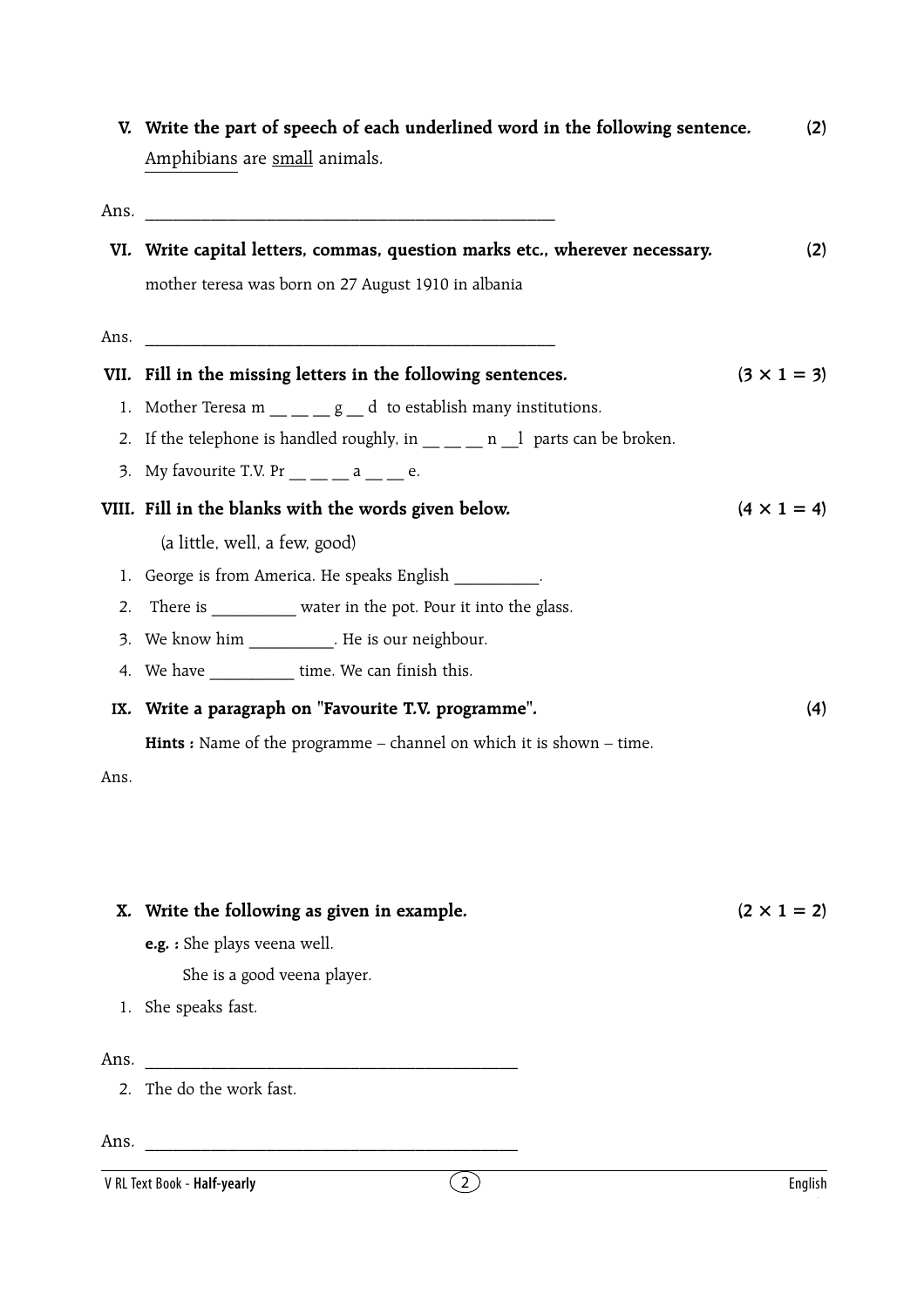**XI.** Combine the following sentences with the words given in the brackets.  $(4 \times 2 = 8)$ 

1. A computer is an instrument. It makes our work easier. (which)

Ans.

2. My mother cooked a vegetable curry she forgot to put salt in it. (but)

Ans.

3. Cows are animals. They give us milk. (which)

Ans.

4. There were no clouds in the sky. It rained in the evening. (but)

Ans.

**XII.** Fill in the blanks with the right form of the words given in the brackets.  $(4 \times 1 = 4)$ 

- 1. Vicky has  $up$ all my noodles. (eaten)
- 2. We have the film already. (seen)
- 3. They have just home. (gone)
- 4. She has just \_\_\_\_\_\_\_\_\_\_\_\_\_\_\_\_\_\_\_\_ the homework. (done)

 **XIII. Write the following sentences beginning with 'let' in the blanks. Use the words given** in the brackets.  $(2 \times 2 = 4)$ 

1. He wants to go home. (go)

## Ans.

2. It is very cold. The window is open. (close)

Ans.  $\Box$ 

## **XIV.** Fill in the blanks with choosing a suitable word given in brackets.  $(5 \times 1 = 5)$

1. Mother Teresa sought permission from the Municipality to work the poor people.

(with/to)

- 2. I dedicate my first poem my parents. (to/for)
- 3. This year we are moving \_\_\_\_\_\_\_\_\_\_\_\_\_\_\_\_\_ our new house. (into/near)
- 4. The school has offered free education all the poor students. (for/to)
- 5. Thousands of people worked for the poor and the needy Teresa's guidance. (under/in)